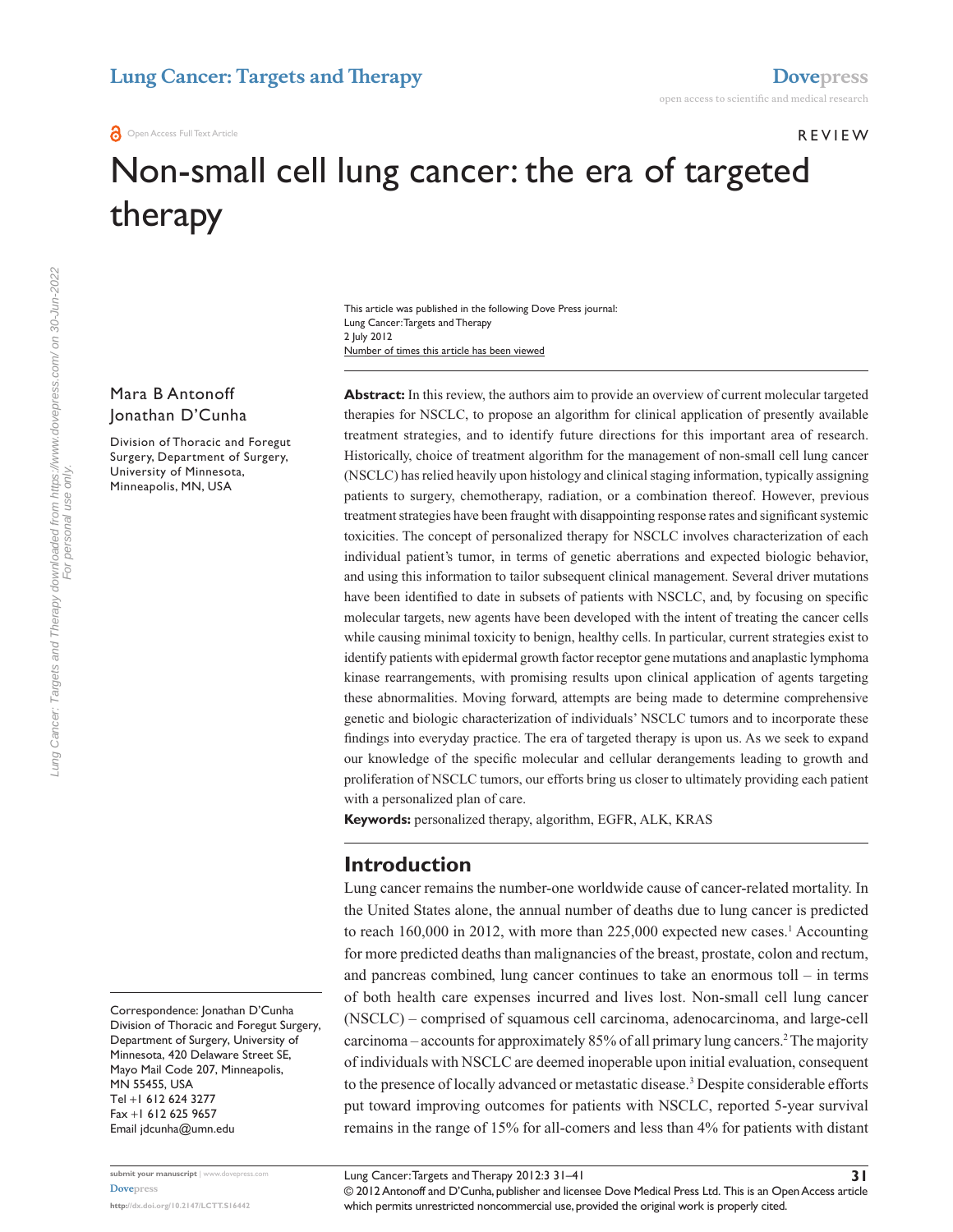disease, and, unfortunately, minimal improvement in these dismal statistics over the last 3 decades.<sup>1,4</sup>

In the United States, cigarette smoking remains the strongest risk factor for the development of lung cancer, such that the risk of dying of lung cancer for an individual who has smoked a pack per day for 20 years is nearly 19 times higher than the risk for a nonsmoker.<sup>5</sup> Recent data suggest that approximately 20% of adults in the United States currently smoke, with former smokers accounting for an additional 20% of the populace at large and nearly 40% of new lung cancer diagnoses.<sup>6</sup> For those who have successfully overcome the habit, an elevated risk of lung cancer persists even beyond a decade after quitting.<sup>7</sup> Approximately 15% of new lung cancer diagnoses in the United States occur in never-smokers.7 This group of individuals is, in some ways, of particular interest to researchers; with unclear and oftentimes unidentifiable environmental stimuli for tumor development, never-smokers are more likely to have tumors with specific molecular characteristics and may be candidates for new lines of targeted therapy.<sup>8,9</sup>

#### **Current management of NSCLC**

For new patients presenting with NSCLC, the typical algorithm of disease management consists of initial diagnosis following work-up for concerning symptoms or an incidentally identified lesion. Tissue diagnosis may be achieved via one of several approaches, including imageguided percutaneous biopsy, bronchoscopic evaluation, or surgical biopsy.<sup>4</sup> After confirmation of cancer diagnosis, patients go on to staging, at which time they are assessed in terms of both lymph node status and presence of distant metastases. This process, too, may involve a combination of modalities, including imaging studies and invasive procedures.4 Relying heavily on the pathologic diagnosis and clinical stage assignment, and frequently involving a multidisciplinary team of health care providers, a treatment plan is established, ultimately consisting of surgery, chemotherapy, radiation, or a combination thereof. A given patient may not necessarily be an appropriate candidate for the algorithmically assigned treatment plan, depending on comorbidities, functional status, and willingness to accept the associated side effects of the various treatment modalities.

Surgical resection is the standard of care for early stage NSCLC, with lobectomy considered the operation for optimal oncologic outcome.10 While this dictum has been questioned of late, remaining a controversial topic and an ongoing area of interest among surgeons, the role of operative resection overall is fairly clear.6,11 However, despite the efficacy of surgical intervention for early-stage lung cancer, only 16% of new lung cancer cases are diagnosed with localized disease that is potentially curable, thus contributing significantly to the dismal outcomes from this disease.<sup>4</sup>

For those patients who present with locally advanced or metastatic NSCLC, palliative chemotherapy is associated with only modest survival prolongation and indeterminate impact on quality of life.<sup>12</sup> Platinum-based chemotherapy has become the standard of care; however, improvement in outcome from such pharmacologic agents has been modest at best, with reported 5-year survival advantages in the range of 4%–15%.13 The current first-line therapy for those patients with advanced NSCLC consists of a platinum agent – either cisplatin or carboplatin – administered in combination with one of several different chemotherapeutic drugs, including gemcitabine, paclitaxel, or vinorelbine.14 Response rates to these regimens are in the range of 17%–32%.15 For those who fail platinum-based therapy, because of either intolerance or lack of response, current second-line treatment consists of docetaxel.16 Pemetrexed is an alternative second-line agent, with similar efficacy to docetaxel and potentially fewer side effects.17

Patients with advanced NSCLC unresponsive to all lines of chemotherapy can, at times, be treated with radiation in order to decrease tumor size and associated symptoms. Goals of care, at this point, are often turned toward psychosocial support and alleviation of discomfort.<sup>18</sup> Aside from palliation in advanced disease, radiation may also be used concurrently with chemotherapy as definitive treatment for disease that is not amenable to surgical intervention, as adjuvant therapy for positive resection margins, or in treating nodal fields felt to be at high risk for regional recurrence.<sup>4</sup>

In recent years, additional therapeutic options have come into the mix. Efforts have been put toward the recognition of specific driver mutations – those alterations that foster neoplastic transformation and contribute to tumor progression. Several driver mutations have been identified in subsets of patients with NSCLC, and, by focusing on specific molecular targets, new agents have been developed with the intent of treating the cancer cells with minimal toxicity to normal cells in the body. However, at this time, such options are limited and pertain to a very select group of patients.

# **Ideal management of NSCLC**

The "holy grail" for management of patients with NSCLC would rely upon identification of an individual's specific tumor characteristics upon initial presentation. Diagnosis would involve not only confirmation of pathology but also

**32**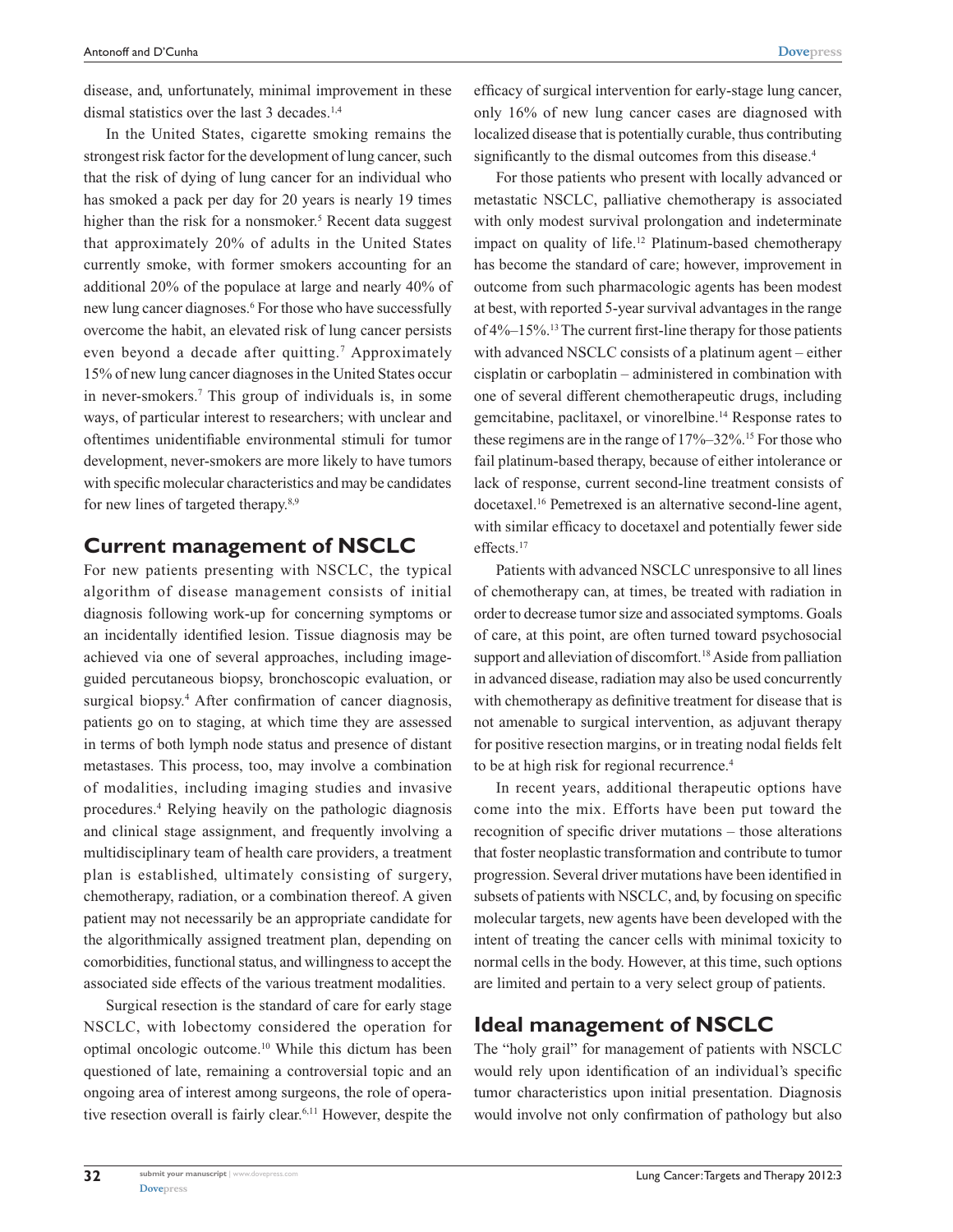Targeted therapy in non-small cell lung cancer

elucidation of the exact gene expression and regulatory derangements that enable tumor growth and progression. Such information would provide each patient with a personalized approach, rather than a formulaic algorithm, and would afford thoracic oncologists the opportunity to intelligently and strategically target each individual's tumor.

Authors of a number of previous studies have sought to characterize the molecular changes occurring in the processes of NSCLC tumorigenesis and metastasis, with significant attention directed toward preclinical approaches utilizing both genomic and proteomic analyses for the identification of potentially useful tumor targets.19 Such approaches are of unquantifiable benefit to patients. As outlined earlier, improvements in outcome from standard chemotherapeutic regimens have been disappointing. Furthermore, the side effect profiles of such medications are significant, frequently resulting in substantial symptoms and serious morbidities. Also, as with any therapy offered to patients, we must carefully weigh both the risks and the benefits prior to executing a treatment plan. With the concept of individualized, customizable therapy for all patients, we can aim to reserve specific therapies for those patients whose tumors will have the greatest responsiveness to the agent in question, improving overall efficacy and limiting futile treatment efforts.<sup>20</sup>

Current chemotherapeutic regimens use broad strokes to take down a wide spectrum of cell types, with even the best-tolerated agents invariably resulting in unavoidable side effects upon toxicity to normal, benign cells. As the notion of personalized therapy has come into popularity, attention has been directed toward limiting the toxicity of a given chemotherapeutic agent to those individuals with the greatest likelihood of responding to such a drug. This concept is exemplified by studies investigating the utility of platinumbased chemotherapies in groups of patients stratified by specific biomarkers in attempts to predict oncologic response. The International Adjuvant Lung Cancer Trial Biology study analyzed 761 NSCLC tumors, using immunohistochemical staining to determine the expression of the excision repair cross-complementation group 1 (ERCC1) protein in operative specimens.<sup>21</sup> Results of this study demonstrated that patients with completely resected ERCC1-negative tumors benefited from cisplatin-based adjuvant chemotherapy, whereas patients with ERCC1-positive tumors did not. Such breakthrough studies are highly useful in defining who might best be served by traditional chemotherapy; however, we may be able to do much better than traditional chemotherapy.

Thinking bigger, the ultimate goal would be to move beyond such broadly striking chemotherapeutic agents,

with the ability to identify the "haywire" circuitry in every patient's malignancy, offering each individual a magic bullet, or a combination of magic bullets, for his or her diagnosed molecular abnormality.

Targeted therapy is a cognitive step in the right direction. However, one must further consider the likelihood that (a) tumor cells may have more than one molecular derangement and (b) tumor cells possess a great deal of adaptability. Focusing on one problem may simply trigger the cells to work around the roadblock and proliferate via a different point in the process. Consequently, the ideal strategy would be to design a combination of agents, a "magic bullet cocktail," so to speak, designed for each individual, so as to provide the patient with a personalized, highly efficacious, and systemically nontoxic plan of care.

#### **What do we know now?**

For over a decade, researchers and clinicians have had remarkable success in utilizing genotype-based therapy for patients with malignancies such as chronic myelogenous leukemia and gastrointestinal stromal tumors, with tumortargeting agents demonstrating greater efficacy and fewer side effects than traditional chemotherapy.<sup>22,23</sup> Interest in applying such strategies to the treatment of NSCLC has been fervent, and the shifting paradigm has already dramatically affected lung cancer treatment.<sup>24</sup> Unfortunately, however, consideration of our present depth of knowledge is humbling. While great strides have clearly been made with several landmark studies, we are still only able to alter the natural course of this lethal disease for the small fraction of our patients whose tumors possess one of the few mutations that are presently known and targetable.

Our knowledge is limited, but we are getting better. Recent studies estimate that approximately 50%–60% of patients with NSCLC have at least one identifiable driver mutation, with the most common mutations being in the Kirsten ras (*KRAS*) gene (24%) and the epidermal growth factor receptor (*EGFR*) gene (13%–22%), with translocations involving anaplastic lymphoma kinase (ALK) in another 5%–6% (Figure 1).<sup>24,25</sup> Several additional mutations have been identified among patients with NSCLC; unfortunately, however, while these abnormalities may serve as therapeutic targets in the future, specific drugs have not yet been developed. Great efforts are put toward identifying patients with abnormalities in *EGFR* and *ALK*, as agents aimed at these targets are currently available (Table 1). However, again, this provides no aid to the majority of patients presenting to clinicians with new diagnoses of NSCLC.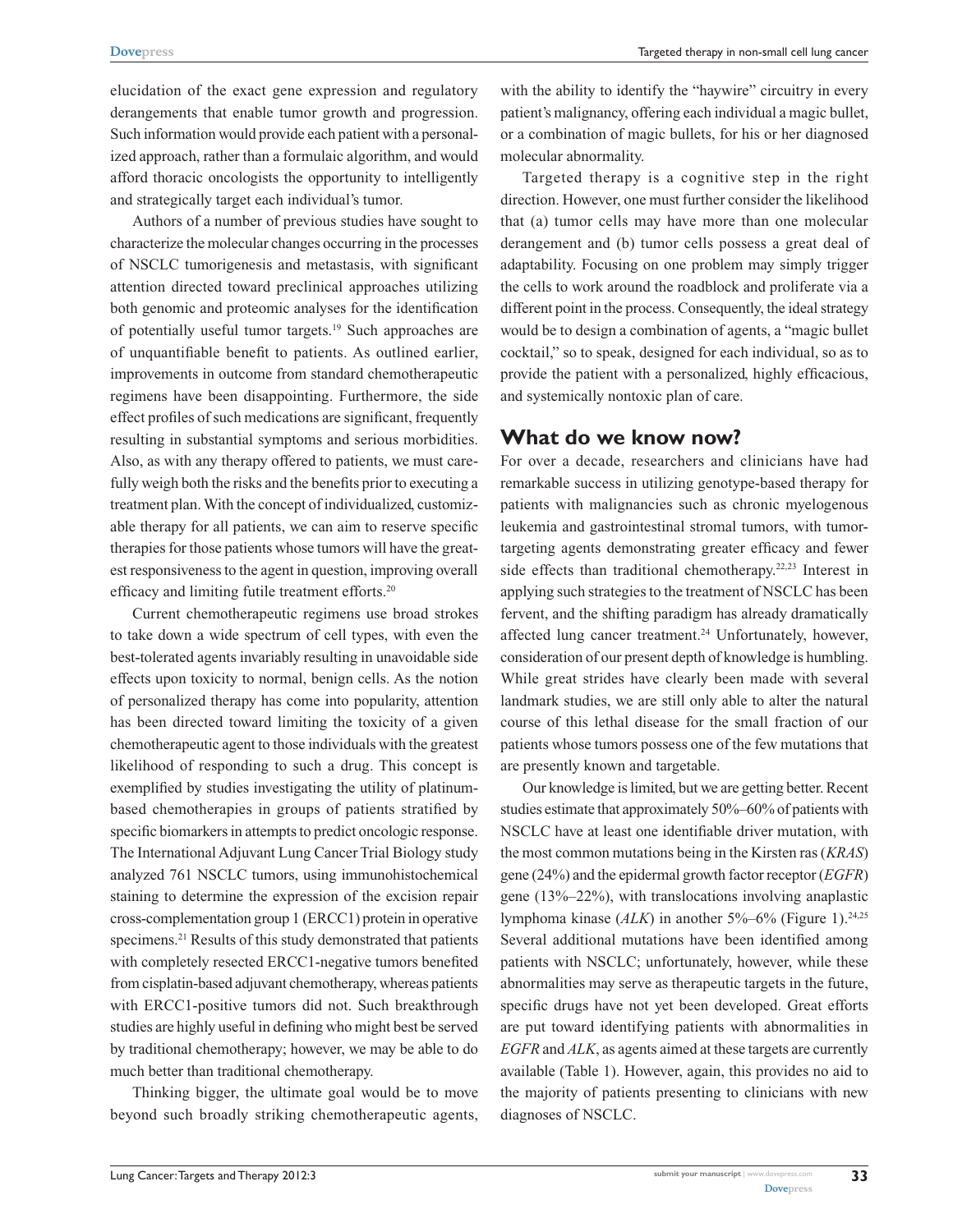#### **Frequency of gene mutations in NSCLC**



**Figure 1** Frequency of gene mutations in non-small cell lung cancer (NSCLC). **Note:** The most commonly identified mutations are in the epidermal growth factor receptor (*EGFR*) gene and the Kirsten ras (*KRAS*) gene, with a large number of patients still without identifiable targets for therapy.

**Abbreviations:** *ALK*, anaplastic lymphoma kinase; *HER2*, human epidermal growth factor receptor 2; *MET*, mesenchymal-epithelial transition; *PIK3CA*, phosphoinositide-3-kinase, catalytic, alpha polypeptide.

#### *EGFR*

EGFR, like other members of the human epidermal growth factor receptor (HER) family, is a transmembrane tyrosine kinase receptor expressed on epithelial cells throughout the body. Upon extracellular ligand binding, EGFR either forms a homodimer or heterodimerizes with another member of the HER family, resulting in tyrosine autophosphorylation and subsequent kinase activation, ultimately leading to phosphorylation of target proteins and downstream signaling. In healthy epithelial cells, these downstream functions include, among others, cellular growth and differentiation.26 *EGFR* mutations have been observed in NSCLC – specifically, adenocarcinoma – resulting in dysregulated cellular growth and proliferation.<sup>27</sup> It is on the basis of these findings that EGFR tyrosine kinase inhibitors (TKIs) (erlotinib and gefitinib) have been utilized as part of treatment strategies for appropriate patients with NSCLC. Early successes with this strategy have led to some authors referring to EGFR-directed therapy as the "poster child" for targeted therapy in lung cancer.<sup>28</sup> Patient selection, however, is key. The presence of an *EGFR* mutation strongly predicts likelihood of response to TKI therapy, with an observed response rate of about 80% among individuals whose tumors harbor the mutation and only 10% among those whose tumors do not.<sup>4,29</sup>

The first EGFR TKI to be evaluated in the treatment of NSCLC was gefitinib. Based on the results of two randomized phase II trials (IDEAL [Iressa Dose Evaluation in Advanced Lung Cancer] 1 and 2 trials) evaluating the efficacy of this drug as a second- and third-line agent for NSCLC, it received rapid approval from the US Food and Drug Administration in 2003 as a third-line agent for advanced NSCLC.<sup>30,31</sup> In these studies, overall response rates of patients (not previously selected for *EGFR* mutations) were from 9% to 19%, rendering this compound of significant interest. Erlotinib, an orally administered TKI, was subsequently developed and investigated for use in NSCLC. The BR-21 landmark study, a randomized, double-blind trial conducted by the National Cancer Institute of Canada Clinical Trials Group, compared erlotinib with placebo after failure of first-line, standard chemotherapy for NSCLC.<sup>32</sup> By following more than 700 patients with advanced (stage IIIb/IV) disease, investigators proved the utility of erlotinib in terms of prolonged survival (6.7 versus 4.7 months for erlotinib and placebo, respectively;  $P < 0.001$ .<sup>32</sup> Further studies have since demonstrated the efficacy of these drugs in achieving an overall clinical response

|  | Table I Treatments to target molecular aberrations in non-small cell lung cancer (NSCLC) |  |  |  |  |  |  |  |
|--|------------------------------------------------------------------------------------------|--|--|--|--|--|--|--|
|--|------------------------------------------------------------------------------------------|--|--|--|--|--|--|--|

| Molecular<br>aberration                                                                        | <b>Frequency</b><br>in NSCLC | Therapeutic target                | Sample agent                                                                       | <b>State of progress</b>                                                                                                             |
|------------------------------------------------------------------------------------------------|------------------------------|-----------------------------------|------------------------------------------------------------------------------------|--------------------------------------------------------------------------------------------------------------------------------------|
| <b>EGFR</b> mutations                                                                          | $13\% - 22\%$                | Tyrosine kinase inhibitors        | Gefitinib, erlotinib                                                               | 80% response among patients with<br>mutation: found to decrease tumor burden<br>and prolong progression-free and overall<br>survival |
|                                                                                                |                              | <b>EGFR</b> monoclonal antibodies | Cetuximab                                                                          | Survival advantage when added to<br>traditional chemotherapy; further<br>studies underway with matuzumab and<br>nimotuzumab          |
| <b>EML4-ALK</b> fusion                                                                         | $5\% - 6\%$                  | <b>ALK</b> inhibitors             | Crizotinib                                                                         | Tumor regression and disease control in<br>preliminary studies; phase III trial underway                                             |
| <b>KRAS</b><br>24%<br>Small molecule inhibitors, inhibition<br>of downstream effector pathways |                              | $N-A$                             | Potential therapies under preclinical<br>investigation; no current clinical trials |                                                                                                                                      |

**Abbreviations:** ALK, anaplastic lymphoma kinase; EGFR, epidermal growth factor receptor; EML4-ALK, echinoderm microtubule-associated protein-like 4 and anaplastic lymphoma kinase; KRAS, Kirsten ras; N/A, not applicable.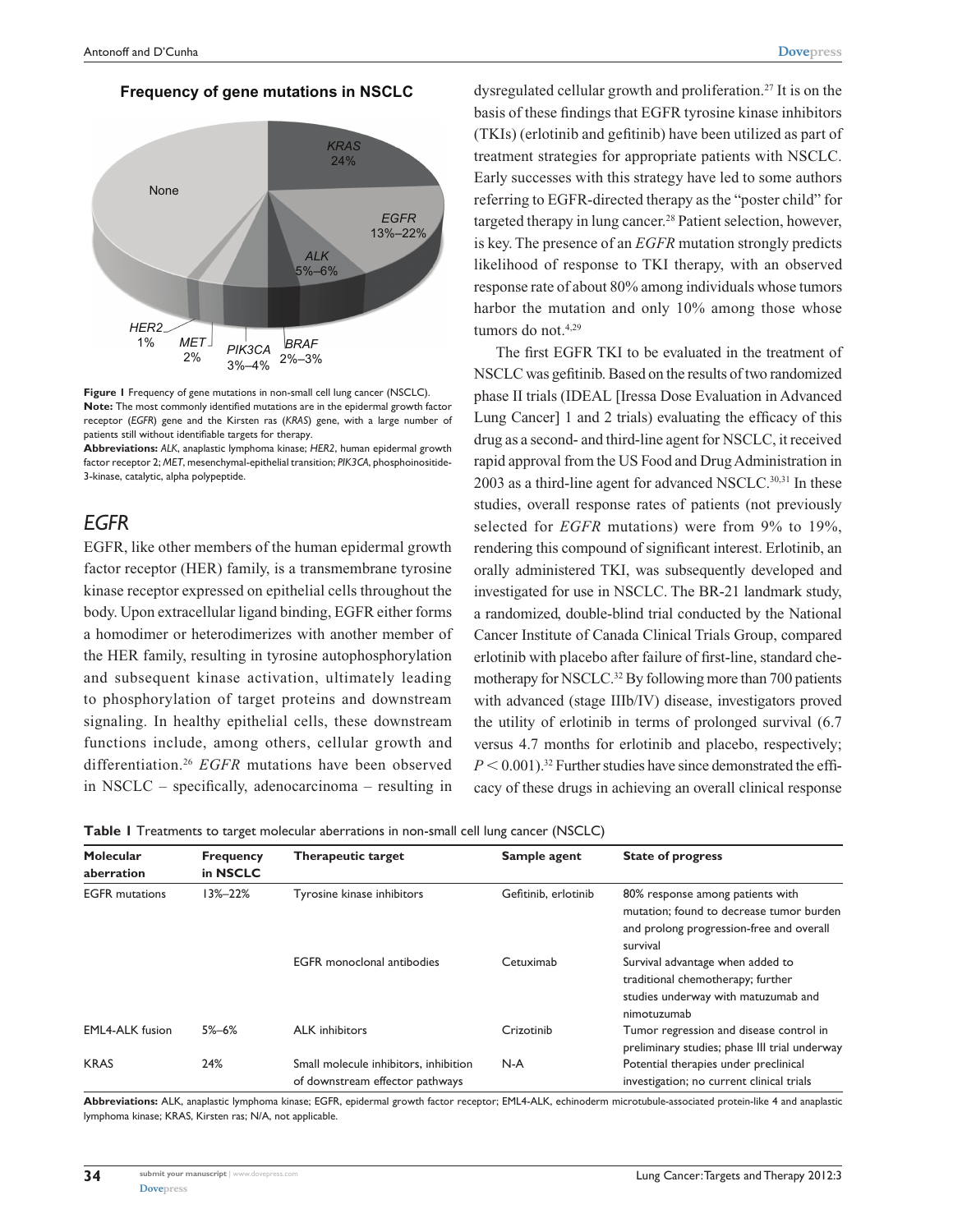superior to that of traditional chemotherapy and improved quality of life when given to patients with *EGFR* mutations and advanced disease.<sup>33–35</sup> A phase III trial comparing gefitinib and carboplatin-paclitaxel therapy in 230 patients with advanced NSCLC who were selected for *EGFR* mutations was stopped early after a planned interim analysis demonstrated a significant difference in progression-free survival between the two treatment arms  $(P < 0.001)$ .<sup>34</sup> In this study, after an average follow-up period of 17 months, investigators found that 73.7% of patients receiving the EGFR TKI had responded clinically, while only 30.7% of the patients receiving standard chemotherapy did so. As a result of its efficacy in these situations, its ease of administration, and its limited systemic toxicity, erlotinib is considered first-line therapy in this specific subgroup of patients with known *EGFR* mutations.

Multiple randomized trials comparing outcomes from TKI therapy versus platinum-based regimens as first-line management of patients with NSCLC and known *EGFR* mutations have demonstrated promising results for recipients of the TKIs, with regard to both response rate and progression-free survival.<sup>36,37</sup> Several studies have supported findings of an overall response rate in the range of 75%–80% for individuals treated with EGFR TKIs.29,38 Compared with docetaxel in a second-line setting in an open-label phase III study of individuals who were either nonsmokers or former light smokers, patients with *EGFR* mutations achieved greater response rate and prolonged progression-free survival with gefitinib than with carboplatin in combination with paclitaxel.<sup>39</sup>

Despite the utility of this drug class, long-term results are disappointing, with most patients developing drug resistance in a matter of months, as their tumors find ways to work around the selected target.<sup>40</sup> Exemplified by this dilemma, it is clear that the future of targeted therapy will need to rely upon strategic targeting of cancer cells in multiple ways, knocking out multiple paths and backup mechanisms for abnormal growth and proliferation.

In addition to the EGFR TKI agents, investigators have found another route of blocking EGFR activity: monoclonal antibodies have been designed to target the extracellular domain of the EGFR. Cetuximab, a chimeric human-murine immunoglobulin G monoclonal antibody, is one such example, and it has been examined in multiple phase II trials, in both unselected and *EGFR*-mutated groups of patients.<sup>41–43</sup> Positive results from initial studies led to the undertaking of the FLEX (First-Line Treatment for Patients with EGFR-Expressing Advanced NSCLC) trial, a randomized study comparing cisplatin and vinorelbine with or without cetuximab in over 1100 patients with *EGFR* abnormalities.<sup>44</sup> In this

study protocol, patients receiving cetuximab demonstrated a significant survival advantage compared with those who did not (11.3 versus 10.1 months, respectively;  $P = 0.044$ ). Panitumumab, a fully human monoclonal antibody to the EGFR, has also been evaluated, but with less favorable results.38 While early data from a phase I trial left investigators hopeful, a subsequent phase II trial of carboplatin plus paclitaxel both with and without panitumumab failed to show any difference in outcomes between the two treatment modalities for patients with previously untreated advanced NSCLC.45 Further studies are underway evaluating the efficacy of additional EGFR-targeting monoclonal antibodies such as matuzumab and nimotuzumab.<sup>43</sup>

#### *ALK*

Within the last several years, the fusion of echinoderm microtubule-associated protein-like 4 (*EML4*) and *ALK* has been described and identified as a potential therapeutic target in NSCLC.46 Investigators have proposed an inversion in chromosome 2p leading to the formation of a rare fusion gene comprising portions of *EML4* and *ALK*. This rearrangement has been noted to be more frequent among patients with adenocarcinoma of the lung and among those identified as never-smokers or light smokers. Furthermore, this derangement appears to be mutually exclusive with mutations in *EGFR* and *KRAS*. 46–48 In fact, there are data to suggest that those who harbor this rearrangement are conferred no benefit at all when treated with EGFR TKIs.48

Animal studies have demonstrated tumor regression with the use of ALK inhibitors in *EML4-ALK* transgenic mice, rendering this target highly attractive for future drug development.49 An open-label phase II study has recently been initiated to study the efficacy of the ALK inhibitor PF-02341066, also known as crizotinib, in patients with ALK-positive advanced-stage NSCLC.15,28 Early results have shown positive objective responses, with disease control in nearly  $80\%$  at 8 weeks.<sup>50</sup> Consequently, a phase III trial is underway, with the objective of comparing crizotinib with standard of care chemotherapy in patients with ALKpositive advanced-stage NSCLC and disease progression during treatment with platinum-based chemotherapy.<sup>28</sup> Such strategies, if proven efficacious, may be of potential benefit to the approximately 5%–6% of patients with NSCLC who demonstrate this abnormality.

# *KRAS*

*KRAS*, like other members of the RAS family of oncogenes, encodes a guanosine triphosphate–binding protein involved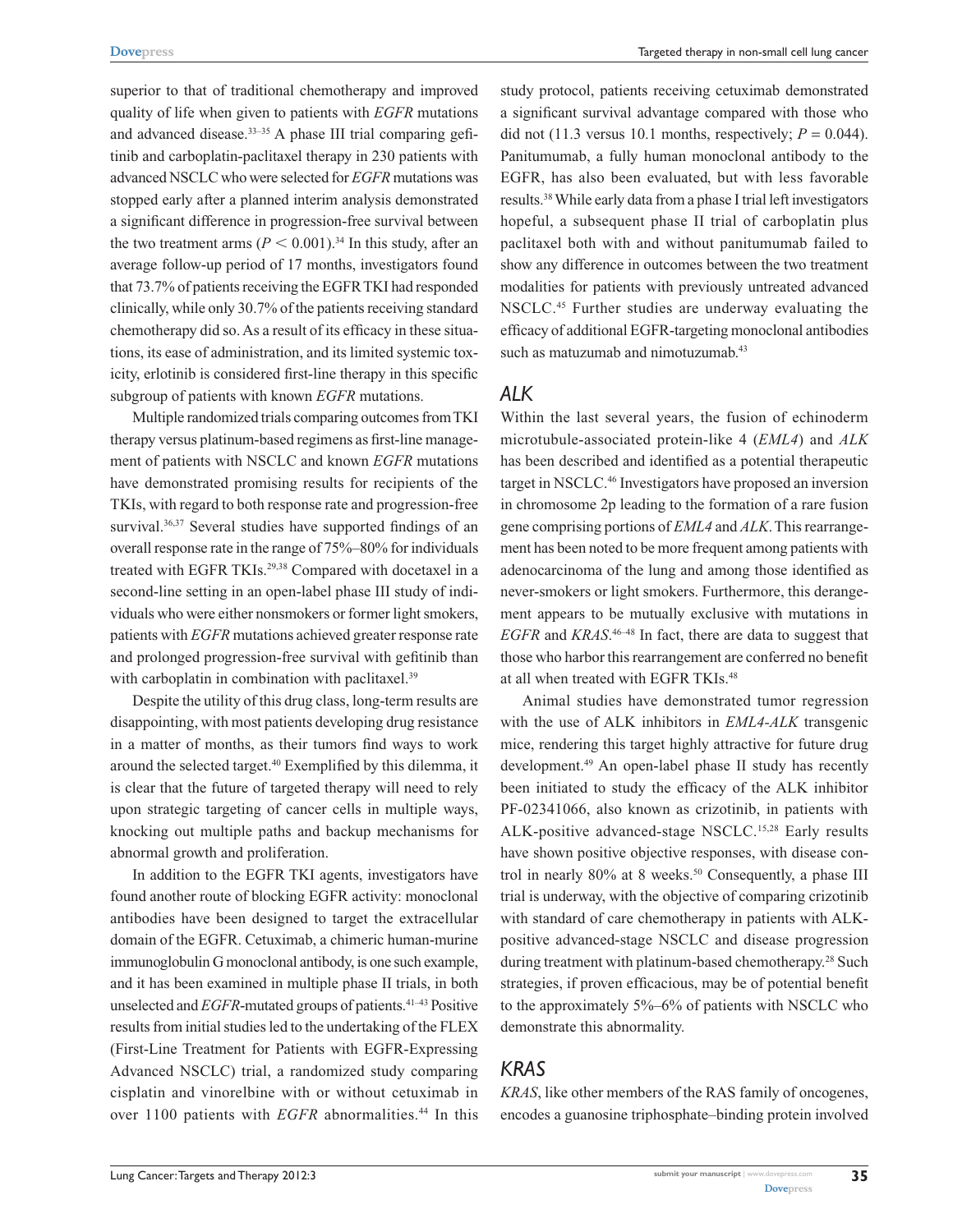in cellular growth, differentiation, and apoptosis by interacting with multiple effectors. While *KRAS* mutations have been known to occur in NSCLC for over 2 decades, clinical applicability of this knowledge has been an area of more recent development.<sup>51</sup> Among patients with NSCLC, mutations in *KRAS* have been identified more commonly among Caucasians, smokers (26%, versus 6% of neversmokers), and patients with adenocarcinoma histology (30%, versus 5% with squamous carcinoma histology).<sup>51-54</sup>

*KRAS* mutations are typically mutually exclusive of *EGFR* mutations, occurring in different patient populations.<sup>48,51</sup> Significant attention has been directed toward identifying the predictive and prognostic role of *KRAS* status in terms of response to EGFR inhibitors for the treatment of NSCLC. Initial reports have suggested that patients with NSCLC and *KRAS* mutations might be intrinsically resistant to treatment with EGFR TKIs.<sup>55</sup> However, it is not clear that these patients are any less susceptible than those individuals who are otherwise *EGFR* wild-type, irrespective of *KRAS* status.<sup>56,57</sup> While investigators have observed an association between the presence of *KRAS* mutations and lack of response to EGFR TKIs, the question remains as to whether there is an association between *KRAS* mutation status and progression-free and overall survival when treated with this class of drug.<sup>58</sup>

There are currently no existing therapies specifically targeting mutant *KRAS* in the treatment of NSCLC. There are outstanding preclinical models that are very well characterized and which are providing insight into *KRAS*driven NSCLC.<sup>59</sup> The therapeutic testing of small molecule inhibitors in these models will provide important preclinical information. Potential alternative therapeutic strategies in this direction are being pursued, with particular efforts directed toward the inhibition of downstream effector pathways such as PI3K/AKT/mTOR and RAS/RAF/MEK.<sup>60,61</sup>

#### Additional targets

Patients with NSCLC are now routinely screened for *EGFR* mutations, and knowing a patient's *ALK* and *KRAS* status may be additionally useful in determining clinical strategy. With the capability of screening for many more genetic abnormalities, the task at hand becomes determination of those aberrations that are clinically relevant.

In a recent trial using a multiplex polymerase chain reaction (PCR)-based assay in combination with fluorescence in situ hybridization (FISH), evaluation of more than 500 NSCLC tumors was undertaken in order to elucidate genotype abnormalities.24 In addition to the more commonly screened mutations, investigators identified a small subset of patients with mutations in BRAF; phosphoinositide-3-kinase, catalytic, alpha polypeptide; and HER2. While these individuals account for only 5% of the total patients screened, their tumors may be susceptible to relevant targeted therapies.<sup>24,62</sup>

#### **Diagnostic testing modalities**

Application of currently available tailored therapeutic agents requires accurate and reliable mechanisms for detection of known targetable mutations. To test for *EGFR* mutations, there are essentially two currently employed strategies: PCR amplification of specific mutations and comprehensive sequencing between exons 18 and 21.<sup>63–65</sup> In comparing these two strategies, mutation-specific PCR testing carries the risk of missing mutations, a problem that may be avoided by more complete sequencing.<sup>64</sup> A variety of molecular diagnostic methodologies is available for *KRAS* mutation analysis, including DNA sequencing, capillary electrophoresis, amplification refractory mutation system, and high resolution melting analysis.<sup>66-68</sup> While direct sequencing has been considered the gold standard test, new options such as biochip-type assays are being explored.65,66 FISH is the current gold standard method used for detection of *ALK* rearrangement among patients with NSCLC. This method involves the use of commercially available probes that flank the highly conserved translocation breakpoint within *ALK*, with differential signal observation based on the presence of translocation.<sup>63</sup> However, recent studies have suggested that immunohistochemistry (IHC) may be a valid, practical screening tool to determine which patients may be candidates for ALK inhibitor therapy, with the more expensive FISH assay reserved for confirmation following an abnormal IHC finding.<sup>69</sup> Reverse Transcription (RT)-PCR and multiplex assays have also been described for detection of *ALK* rearrangement, but they appear to be less feasible than FISH or IHC.<sup>63</sup> While these are the dominant tests in use at this time for mutation evaluation in NSCLC, new assays are constantly in development, and, as detection strategies evolve, diverse options will continue to become more widely available and cost-effective.

#### **Drug resistance in NSCLC**

Multidrug resistance (MDR) refers to the development of characteristics rendering a tumor to be unaffected by a variety of anticancer agents that are structurally and mechanistically unrelated – posing a significant dilemma in chemotherapeutic strategy.70 One proposed mechanism of MDR relates to adenosine triphosphate–binding cassette (ABC) transporters

**36**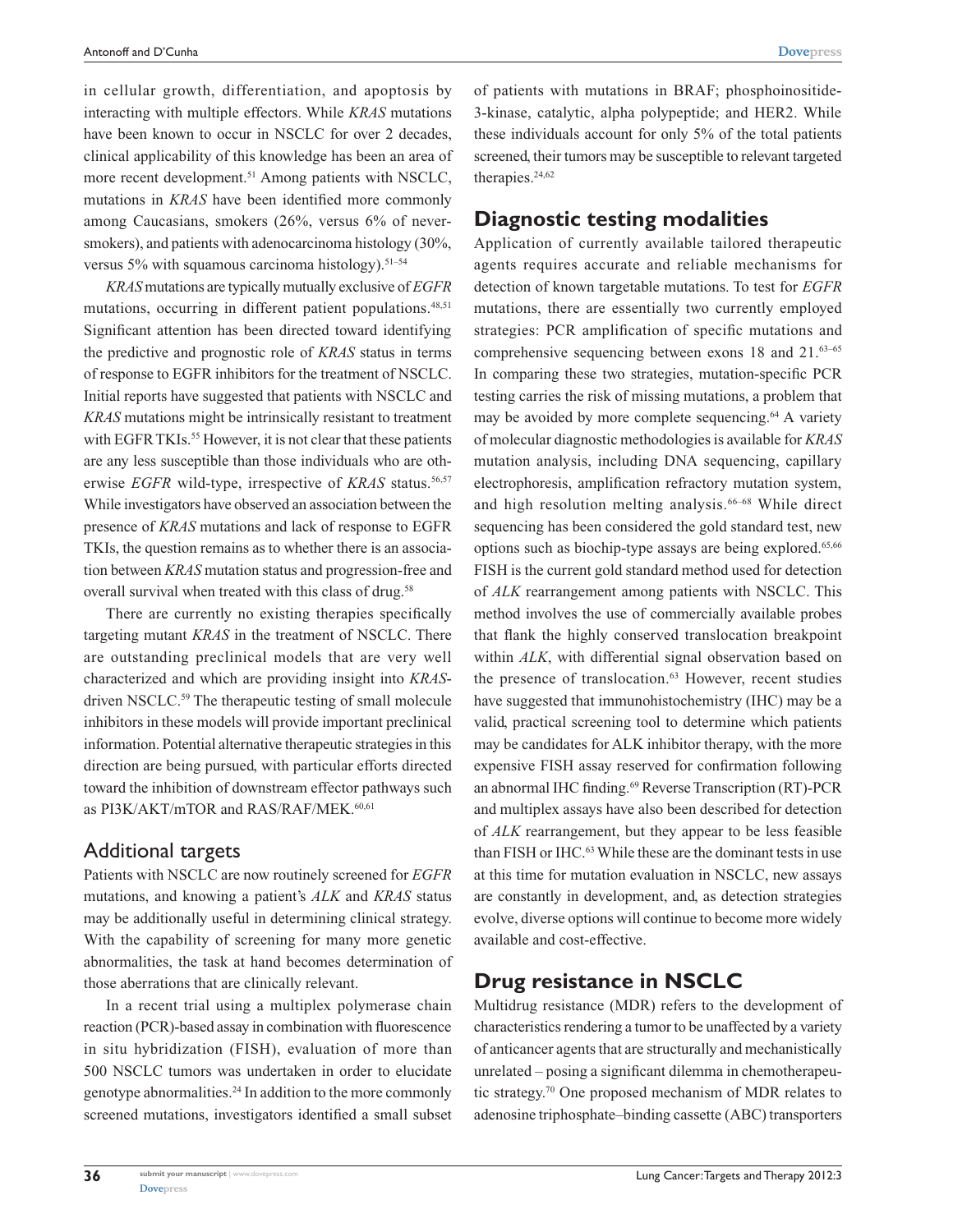as vehicles for extruding drugs from tumor cells.<sup>71</sup> The ABC transporters comprise a superfamily of transmembrane proteins, with major members including ABC subfamily B member 1 (permeability glycoprotein), ABC subfamily C members (also known as MDR-associated proteins), and ABC subfamily G member 2 (breast cancer resistance protein).<sup>71,72</sup> Each of these transporters is known to be related to the extracellular transportation of a variety of chemotherapeutic drugs, and, recently, data have suggested that Pgb and BCRP may affect some targeted therapies for NSCLC, including EGFR TKIs.73,74 As substrates of the ABC transporters, the efficacy of the EGFR TKI drug class is subject to potentially serious clinical limitations. Additionally, a number of point mutations in the EGFR tyrosine kinase have been described as mechanisms for resistance to EGFR TKIs, allowing patients with NSCLC to either be initially unresponsive or develop secondary unresponsiveness to these agents.<sup>72,75</sup>

Several strategies have been suggested to overcome MDR, most classically including the coadministration of an ABC transporter inhibitor along with the anticancer drug. Another approach involves the encapsulation of anticancer drugs within liposomes or other nanoparticles to avoid extracellular efflux by ABC transporters.<sup>76</sup> Additionally, monoclonal antibodies have been developed to target members of the ABC family.<sup>72,77</sup> Other strategies employed to combat MDR, particularly with regard to NSCLC tumors bearing EGFR mutations, have included the development of second-generation and irreversible TKIs, which remain under investigation.<sup>76,78</sup>

# **Tumor-targeted delivery**

As the broad scope of targeted therapy for NSCLC is discussed here, it is relevant to address the concept of tumortargeted drug delivery. Drug encapsulation via liposomes and other nanoparticles has been investigated, both as a means of combating MDR and as a mechanism of specifically directing the anticancer agents to the tumor cells.79 Preclinical studies have suggested that cisplatin administered within inhaled biotinylated-EGF-modified gelatin nanoparticles displays heightened delivery to EGFR-expressing tumor cells.80 Additional investigators have reported preliminary phase II data suggesting that nanoparticle binding may enhance delivery and efficacy of several drugs for NSCLC.79 Nanoparticle-based drug delivery systems have shown promise as a means of locally delivering drugs to NSCLC tumor cells via inhalation and allowing intratumoral accumulation.81 Phase III studies are underway to further assess such strategies.79

# **The future of personalized therapy for NSCLC**

As understanding of the molecular biology of lung cancer expands, ability to apply targeted therapies to this disease process will likewise grow. One might postulate that as experience with targeted therapy and personalized oncology grows, the role of surgical resection may be called into question. The present authors believe surgical resection for early stage NSCLC will remain the gold standard. Surgeons should embrace the era of targeted therapy, as it may mean an actual increase in the number of surgical candidates as those with advanced disease become potentially resectable with a neoadjuvant personalized approach. Furthermore, having good samples of tissue is of critical importance for performing the analysis we need if we are to apply the concept of personalized oncology. With an increasing armamentarium of such treatment approaches, we hope to move closer to the ideal of personalized medicine.

One of the most difficult challenges in creating personalized therapy for patients with NSCLC lies in the limited information available regarding each patient's tumor biology. As new protocols are evaluated for patients with pretreated NSCLC, assessment of tumor biomarker status tends to reflect findings from tissue obtained at diagnosis, which may or may not correspond to the tumor's posttreatment biologic behavior. In a recent landmark trial, the BATTLE (Biomarker-Integrated Approaches of Targeted Therapy for Lung Cancer Elimination) study investigators prospectively obtained core needle biopsies of subjects' tumors and assessed them for specific tumor markers used to construct biomarker profiles.<sup>82</sup> Based on these results, adaptive randomization was employed to assign patients to one of four treatment arms – selecting for each patient the strategy presumed to be of greatest potential benefit to that individual upon application of cumulative data. The BATTLE study investigators hypothesized that individual lung tumors are each driven by one predominant signaling pathway, among many normal pathways that may be deranged in lung cancer, and that the aberrant pathway could specifically be targeted in each individual. Using Bayesian adaptive randomization with identification of predictive markers and assimilation of findings into subsequent treatment assignments, this important study demonstrated the feasibility of a biopsy-driven approach to selecting treatment algorithms. Importantly, in addition to showing the achievability of such a study platform, the BATTLE trial also proved that patients who are prescribed treatment with existing drugs based on their tumor biomarkers will achieve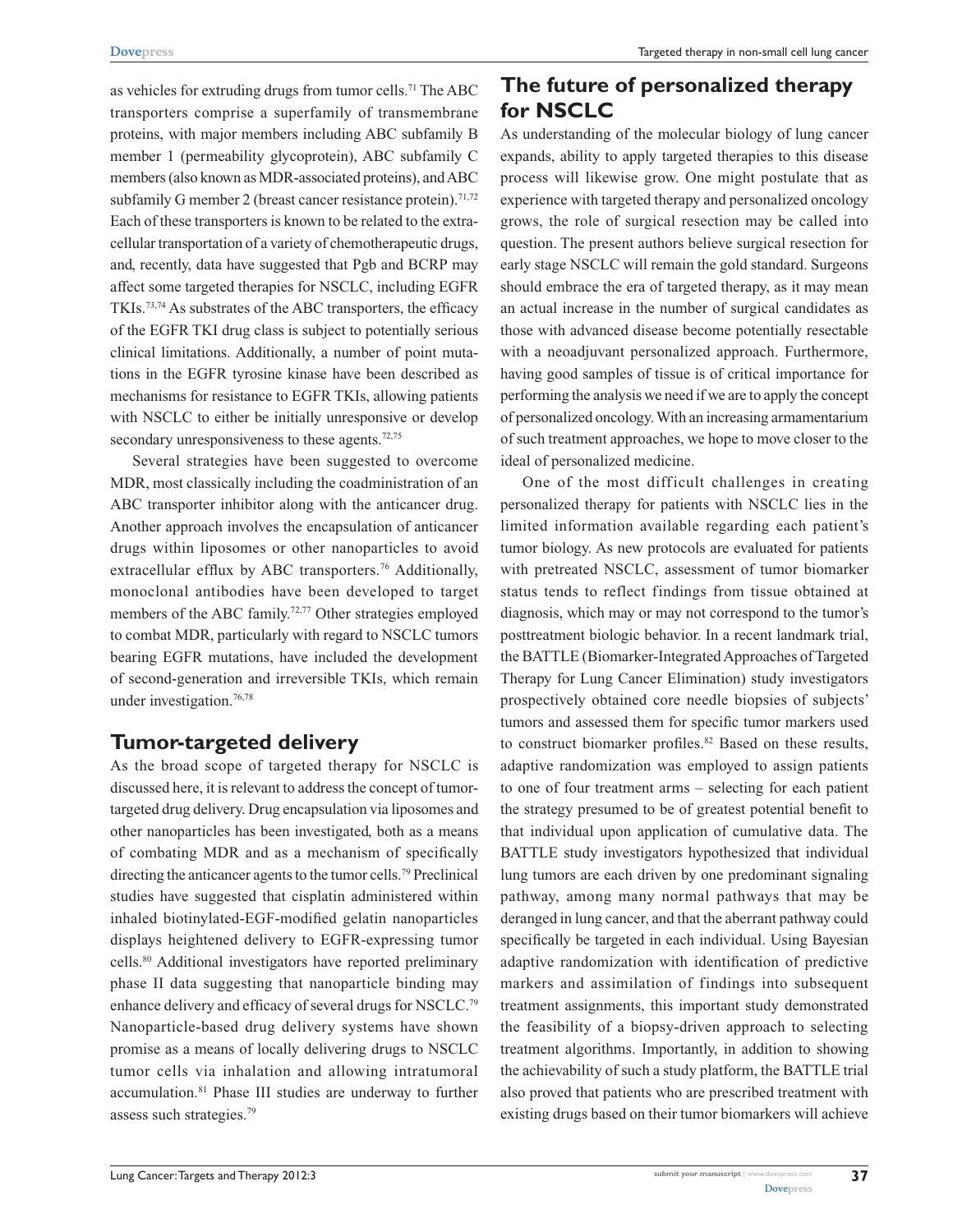greater clinical benefits than those whose treatments are assigned without regard to biomarker status.

Moving forward, attempts are being made to determine comprehensive genetic and biologic characterization of individuals' NSCLC tumors and to incorporate these findings into everyday practice. Using a combination of PCR and FISH assays to simultaneously identify more than 50 mutations in several key genes, investigators in a recent large-scale study used results of these tests to steer patients with advanced disease toward genotype-directed targeted therapies.<sup>24</sup> In addition, the researchers found the results of these assays useful in distinguishing multiple primary cancers from metastatic disease. In another promising study, authors used a well-established murine model to examine the problem of metastasis in NSCLC, ultimately deriving gene signatures that characterized and successfully predicted the progression to nodal and distant metastases. $83$  By integrating gene expression with proteomic data, the authors further aimed to identify functionally significant molecular alterations that could be specifically targeted for therapy – facilitating a more personalized approach.

Another recent study described the use of a five-gene and corresponding protein signature to identify the patients with stage I adenocarcinoma of the lung with poor prognosis

who were most likely to benefit from adjuvant therapy; such a strategy would allow clinicians to treat such individuals before postoperative recurrence.<sup>84</sup> The potential for clinical application of such information is formidable, and the possible benefit to individual patients is immense.

Even with efforts directed toward comprehensive characterization of the genetic and molecular aberrancies in a given patient's tumor, ongoing challenges continue to be faced in the realm of targeted therapy. Approaches to personalized medicine frequently rely on single tumor biopsies to determine the optimal treatment strategy. While consideration has been given to identifying multiple potential therapeutic targets on the basis of such individual tumor samples, tumor heterogeneity remains a significant concern. In a variety of malignancies, previous investigators have noted genetic differences between primary tumors and subsequent lesions associated with local recurrence and distant metastasis.<sup>85-87</sup> Further, additional recent studies have shown intratumor genetic heterogeneity, with varying characteristics throughout different regions of primary tumors.<sup>88</sup> In a study evaluating tumors from patients with renal cell carcinoma, authors found mutational intratumor heterogeneity with regard to multiple tumor-suppressor genes converging on loss of function.<sup>88</sup> These genes were found to



#### **Figure 2** Proposed algorithm for non-small cell lung cancer.

**Note:** This schema demonstrates a proposed algorithm for genetic mutational testing and corresponding treatment strategies in non-small cell lung cancer. **Abbreviations:** *ALK*, anaplastic lymphoma kinase; *EGFR*, epidermal growth factor receptor; *EML4-ALK*, echinoderm microtubule-associated protein-like 4 and anaplastic lymphoma kinase; *KRAS*, Kirsten ras.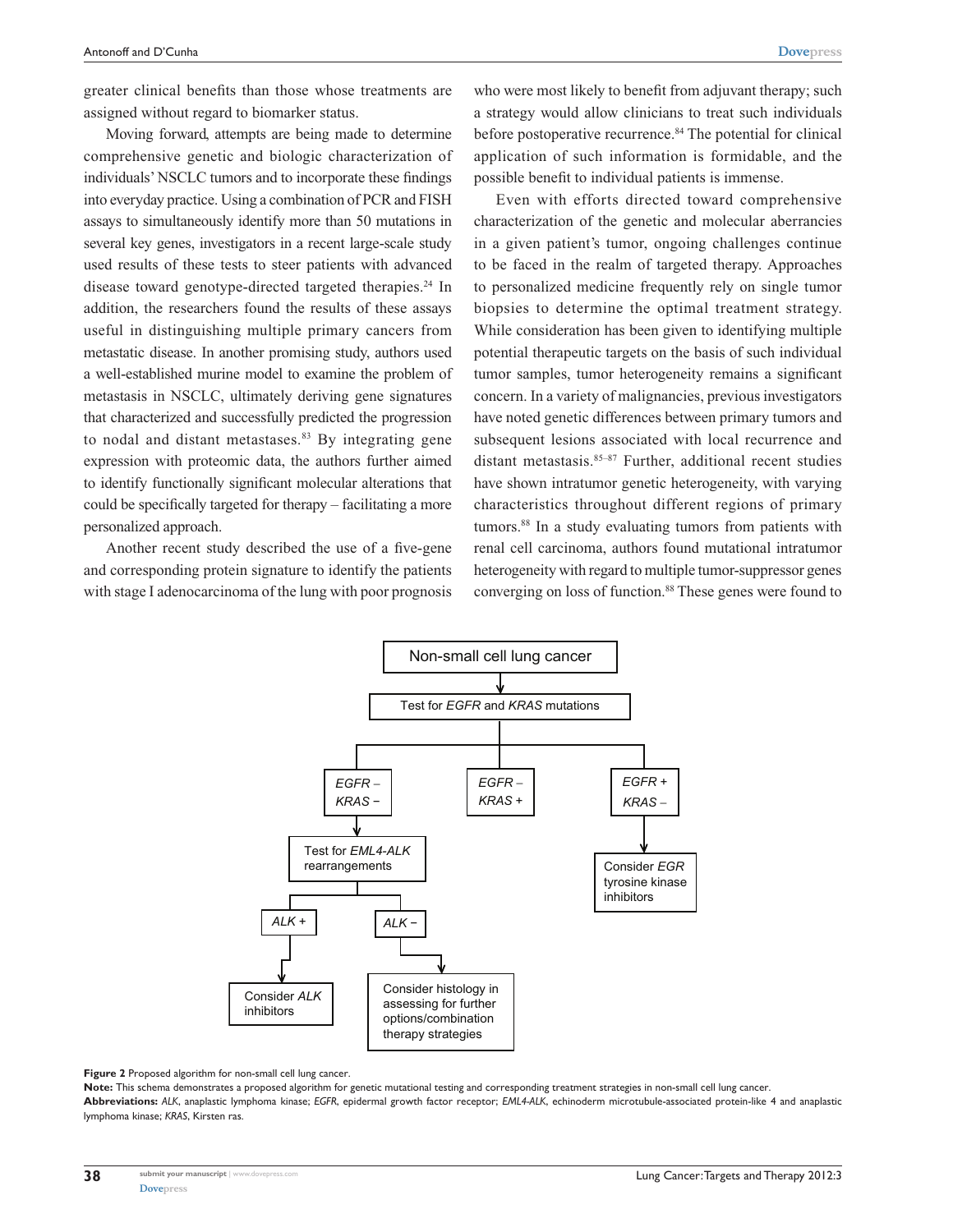undergo multiple distinct and spatially separated inactivating mutations within a single tumor. Further, investigators were able to find gene-expression signatures associated with both good and poor prognosis in different regions of the same tumor. Such findings suggest the complexity of targeted therapy may have been somewhat underestimated, and they offer a potential explanation for therapeutic failures consequent to tumor adaptation. These issues do not negate the potential therapeutic benefits of previous discoveries and advances in this field. However, they contribute significantly to the framework for ongoing problem solving and future progression in this arena.

Thoracic oncologists have already begun the process of applying the findings described herein to a clinical context. As described earlier, previous treatment assignments occurred through a fairly standardized process: (1) diagnose, (2) stage, and (3) use histology and staging information to treat. Recently proposed algorithms take advantage of currently available targeted therapies, with one of these algorithms as follows: (1) test for *EGFR* and *KRAS* mutations – consider EGFR TKIs on the basis of these findings; (2) test for *EML4-ALK* rearrangements – if present, consider ALK inhibitors as a treatment option; and (3) if neither *EGFR* nor *EML4-ALK* abnormalities are present, consider histology in assessing for further treatment options, such as bevacizumab or pemetrexed as part of combination therapy strategies (Figure 2).28 Indicative of real-time adoption of this concept, every non-squamous tumor at the present authors' institution is sent for mutation testing.

# **Conclusion**

As one considers the enormous worldwide burden of lung cancer morbidity and mortality, reflections on the current state of management and therapeutic options can be somewhat disappointing. The notion of characterizing every patient's tumor in terms of its genetic and biologic derangements seems to be a lofty, faraway goal, and the task of further providing each patient with a personalized plan for disease management is beyond daunting. While great strides have already been made in treating patients with EGFR mutations and ALK translocations, these account for only about 20% of patients with NSCLC.24,25 However, because of the significant prevalence of this highly lethal disease, even this small fraction amounts to a remarkable number of lives that may potentially be affected by currently available targeted therapies. Of the more than 225,000 new lung cancer diagnoses projected to occur in the United States alone over the next year, approximately 45,000 of these patients will have tumors treatable by targeting *EGFR* or *ALK* – more than the number of Americans who will die from breast, colorectal, or prostate cancer during the same period of time.<sup>1</sup> The era of targeted therapy is upon us and these studies define the potential power of molecularly driven decision-making for those patients afflicted with this devastating malignancy.

#### **Disclosure**

The authors report no conflicts of interest in this work.

#### **References**

- 1. Siegel R, Naishadham D, Jemal A. Cancer statistics, 2012. *CA Cancer J Clin*. 2012;62(1):10–29.
- 2. Ettinger DS, Akerley W, Bepler G, et al. Non-small cell lung cancer. *J Natl Compr Canc Netw*. 2010;8(7):740–801.
- 3. American Cancer Society: *Cancer Facts and Figures 2004*. Atlanta, GA: 2004.
- 4. Carr LL, Finigan JH, Kern JA. Evaluation and treatment of patients with non-small cell lung cancer. *Med Clin North Am*. 2011;95(6): 1041–1054.
- 5. Thun MJ, Lally CA, Flannery JT, Calle EE, Flanders WD, Heath CW Jr. Cigarette smoking and changes in the histopathology of lung cancer. *J Natl Cancer Inst*. 1997;89(21):1580–1586.
- 6. Carr SR, Schuchert MJ, Pennathur A, et al. Impact of tumor size on outcomes after anatomic lung resection for stage 1A non-small cell lung cancer based on the current staging system. *J Thorac Cardiovasc Surg*. 2012;143(2):390–397.
- 7. Hrubec Z, McLaughlin JK. Former cigarette smoking and mortality among US veterans: a 26 year follow-up, 1954–1980. In: Burns DM, Garfinkel L, Samet JM, editors. *Changes in Cigarette-Related Disease Risks and their Implication for Prevention and Control*. Bethesda (MD): US Government Printing Office; 1997:501–530.
- 8. Clément-Duchêne C, Vignaud JM, Stoufflet A, et al. Characteristics of never smoker lung cancer including environmental and occupational risk factors. *Lung Cancer*. 2010;67(2):144–150.
- 9. Subramanian J, Govindan R. Lung cancer in never smokers: a review. *J Clin Oncol*. 2007;25(5):561–570.
- 10. Ginsberg RJ, Rubinstein LV; for Lung Cancer Study Group. Randomized trial of lobectomy versus limited resection for T1 N0 non-small cell lung cancer. *Ann Thorac Surg*. 1995;60(3):615–622; discussion 622–613.
- 11. Okada M, Yoshikawa K, Hatta T, Tsubota N. Is segmentectomy with lymph node assessment an alternative to lobectomy for non-small cell lung cancer of 2 cm or smaller? *Ann Thorac Surg*. 2001;71(3):956–960; discussion 961.
- 12. Burdett S, Stephens R, Stewart L, et al; for NSCLC Meta-Analyses Collaborative Group. Chemotherapy in addition to supportive care improves survival in advanced non-small-cell lung cancer: a systematic review and meta-analysis of individual patient data from 16 randomized controlled trials. *J Clin Oncol*. 2008;26(28):4617–4625.
- 13. Zhu CQ, Ding K, Strumpf D, et al. Prognostic and predictive gene signature for adjuvant chemotherapy in resected non-small-cell lung cancer. *J Clin Oncol*. 2010;28(29):4417–4424.
- 14. Pfister DG, Johnson DH, Azzoli CG, et al. American Society of Clinical Oncology treatment of unresectable non-small-cell lung cancer guideline: update 2003. *J Clin Oncol*. 2004;22(2):330–353.
- 15. Janku F, Stewart DJ, Kurzrock R. Targeted therapy in non-small-cell lung cancer: is it becoming a reality? *Nat Rev Clin Oncol*. 2010;7(7): 401–414.
- 16. Fossella FV, Lynch T, Shepherd FA. Second line chemotherapy for NSCLC: establishing a gold standard. *Lung Cancer*. 2002;38 Suppl 4:5–12.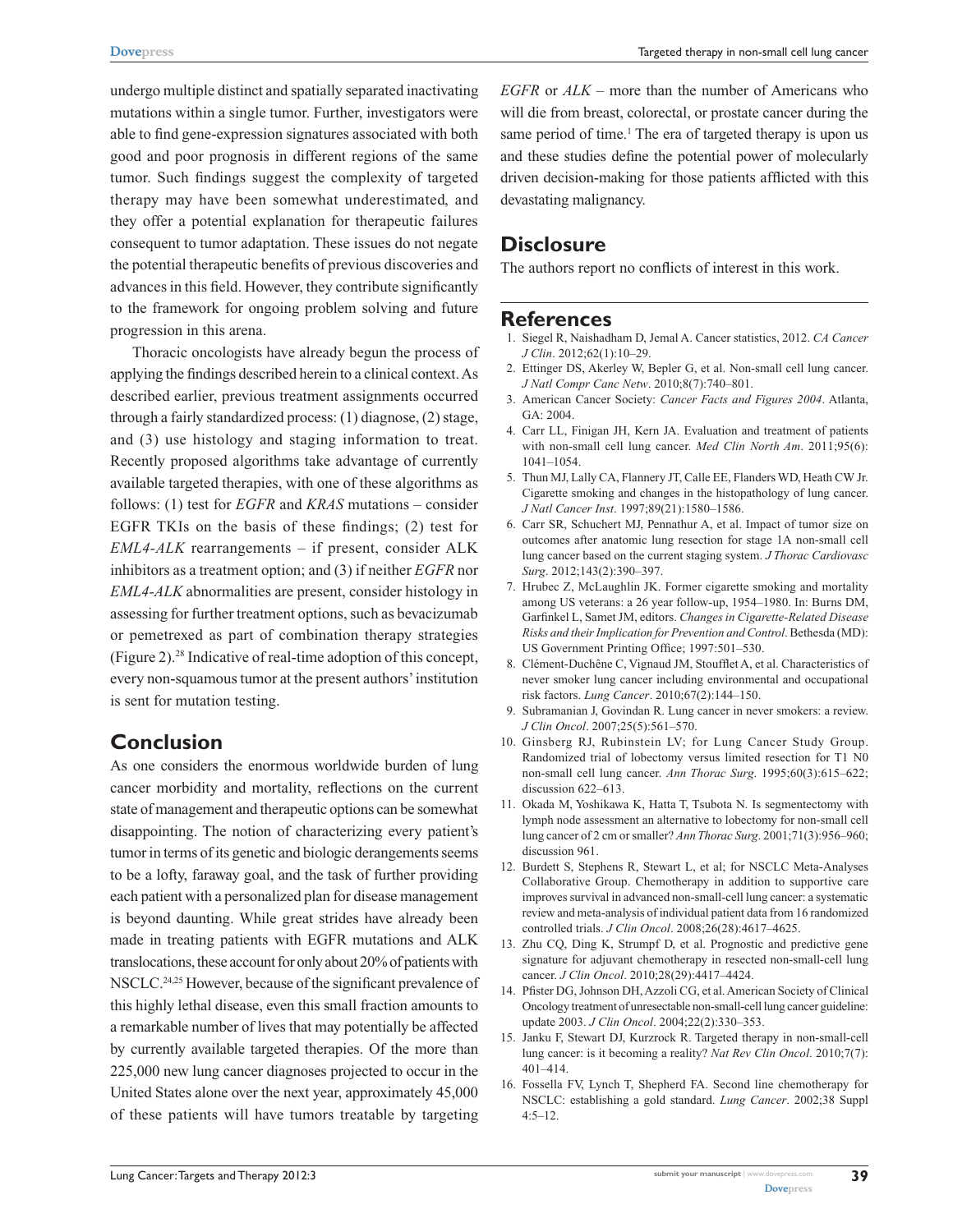- 17. Hanna N, Shepherd FA, Fossella FV, et al. Randomized phase III trial of pemetrexed versus docetaxel in patients with non-small-cell lung cancer previously treated with chemotherapy. *J Clin Oncol*. 2004;22(9): 1589–1597.
- 18. Silvestri GA, Rivera MP. Targeted therapy for the treatment of advanced non-small cell lung cancer: a review of the epidermal growth factor receptor antagonists. *Chest*. 2005;128(6):3975–3984.
- 19. D'Cunha J. "Personalizing" therapy for non-small cell lung cancer. *Semin Thorac Cardiovasc Surg*. 2010;22(2):118–120.
- 20. Antonoff MB, D'Cunha J. The coming of age of molecular tumor profiling. *Semin Thorac Cardiovasc Surg*. 2011;23(1):8–9.
- 21. Olaussen KA, Dunant A, Fouret P, et al. DNA repair by ERCC1 in non-small-cell lung cancer and cisplatin-based adjuvant chemotherapy. *N Engl J Med*. 2006;355(10):983–991.
- 22. Druker BJ, Sawyers CL, Kantarjian H, et al. Activity of a specific inhibitor of the BCR-ABL tyrosine kinase in the blast crisis of chronic myeloid leukemia and acute lymphoblastic leukemia with the Philadelphia chromosome. *N Engl J Med*. 2001;344(14): 1038–1042.
- 23. Demetri GD, von Mehren M, Blanke CD, et al. Efficacy and safety of imatinib mesylate in advanced gastrointestinal stromal tumors. *N Engl J Med*. 2002;347(7):472–480.
- 24. Sequist LV, Heist RS, Shaw AT, et al. Implementing multiplexed genotyping of non-small-cell lung cancers into routine clinical practice. *Ann Oncol*. 2011;22(12):2616–2624.
- 25. Kris MG, Johnson BE, Kwiatkowski DJ. Identification of driver mutations in tumor specimens from 1,000 patients with lung adenocarcinoma: the NCI's Lung Cancer Mutation Consortium (LCMC). *J Clin Oncol*. 2011;29:Abstr CRA7506.
- 26. Boulougouris P, Elder J. Epidermal growth factor receptor structure, regulation, mitogenic signalling and effects of activation. *Anticancer Res*. 2001;21(4A):2769–2775.
- 27. Shigematsu H, Lin L, Takahashi T, et al. Clinical and biological features associated with epidermal growth factor receptor gene mutations in lung cancers. *J Natl Cancer Inst*. 2005;97(5):339–346.
- 28. Wigle DA. Personalized therapy for non-small cell lung cancer: hype or clinical reality? *Semin Thorac Cardiovasc Surg*. 2011;23(1):30–35.
- 29. Mitsudomi T, Yatabe Y. Mutations of the epidermal growth factor receptor gene and related genes as determinants of epidermal growth factor receptor tyrosine kinase inhibitors sensitivity in lung cancer. *Cancer Sci*. 2007;98(12):1817–1824.
- 30. Kris MG, Natale RB, Herbst RS, et al. Efficacy of gefitinib, an inhibitor of the epidermal growth factor receptor tyrosine kinase, in symptomatic patients with non-small cell lung cancer: a randomized trial. *JAMA*. 2003;290(16):2149–2158.
- 31. Fukuoka M, Yano S, Giaccone G, et al. Multi-institutional randomized phase II trial of gefitinib for previously treated patients with advanced non-small-cell lung cancer (the IDEAL 1 Trial) [corrected]. *J Clin Oncol*. 2003;21(12):2237–2246.
- 32. Shepherd FA, Rodrigues Pereira J, Ciuleanu T, et al. Erlotinib in previously treated non-small-cell lung cancer. *N Engl J Med*. 2005;353(2): 123–132.
- 33. Lynch TJ, Bell DW, Sordella R, et al. Activating mutations in the epidermal growth factor receptor underlying responsiveness of nonsmall-cell lung cancer to gefitinib. *N Engl J Med*. 2004;350(21): 2129–2139.
- 34. Maemondo M, Inoue A, Kobayashi K, et al. Gefitinib or chemotherapy for non-small-cell lung cancer with mutated EGFR. *N Engl J Med*. 2010;362(25):2380–2388.
- 35. Lynch TJ, Fenton D, Hirsh V, et al. A randomized phase 2 study of erlotinib alone and in combination with bortezomib in previously treated advanced non-small cell lung cancer. *J Thorac Oncol*. 2009;4(8): 1002–1009.
- 36. Mitsudomi T, Morita S, Yatabe Y, et al. Gefitinib versus cisplatin plus docetaxel in patients with non-small-cell lung cancer harbouring mutations of the epidermal growth factor receptor (WJTOG3405): an open label, randomised phase 3 trial. *Lancet Oncol*. 2010;11(2): 121–128.
- 37. Vilmar AC, Sorensen JB. Customising chemotherapy in advanced nonsmall cell lung cancer: daily practice and perspectives. *Eur Respir Rev*. 2011;20(119):45–52.
- 38. Gettinger S. Targeted therapy in advanced non-small-cell lung cancer. *Semin Respir Crit Care Med*. 2008;29(3):291–301.
- 39. Mok TS, Wu YL, Thongprasert S, et al. Gefitinib or carboplatinpaclitaxel in pulmonary adenocarcinoma. *N Engl J Med*. 2009;361(10): 947–957.
- 40. Ma C, Wei S, Song Y. T790M and acquired resistance of EGFR TKI: a literature review of clinical reports. *J Thorac Dis*. 2011;3(1):10–18.
- 41. Thienelt CD, Bunn PA Jr, Hanna N, et al. Multicenter phase I/II study of cetuximab with paclitaxel and carboplatin in untreated patients with stage IV non-small-cell lung cancer. *J Clin Oncol*. 2005;23(34): 8786–8793.
- 42. Belani CP, Schreeder MT, Steis RG, et al. Cetuximab in combination with carboplatin and docetaxel for patients with metastatic or advancedstage nonsmall cell lung cancer: a multicenter phase 2 study. *Cancer*. 2008;113(9):2512–2517.
- 43. Gridelli C, Maione P, Ferrara ML, Rossi A. Cetuximab and other antiepidermal growth factor receptor monoclonal antibodies in the treatment of non-small cell lung cancer. *Oncologist*. 2009;14(6):601–611.
- 44. Pirker R, Pereira JR, Szczesna A, et al. Cetuximab plus chemotherapy in patients with advanced non-small-cell lung cancer (FLEX): an openlabel randomised phase III trial. *Lancet*. 2009;373(9674):1525–1531.
- 45. Socinski MA. Antibodies to the epidermal growth factor receptor in non small cell lung cancer: current status of matuzumab and panitumumab. *Clin Cancer Res*. 2007;13(15 Pt 2):S4597–S4601.
- 46. Soda M, Choi YL, Enomoto M, et al. Identification of the transforming EML4-ALK fusion gene in non-small-cell lung cancer. *Nature*. 2007;448(7153):561–566.
- 47. Choi YL, Takeuchi K, Soda M, et al. Identification of novel isoforms of the EML4-ALK transforming gene in non-small cell lung cancer. *Cancer Res*. 2008;68(13):4971–4976.
- 48. Shaw AT, Yeap BY, Mino-Kenudson M, et al. Clinical features and outcome of patients with non-small-cell lung cancer who harbor EML4-ALK. *J Clin Oncol*. 2009;27(26):4247–4253.
- 49. Soda M, Takada S, Takeuchi K, et al. A mouse model for EML4- ALK-positive lung cancer. *Proc Natl Acad Sci U S A*. 2008;105(50): 19893–19897.
- 50. Kwak EL, Camidge DR, Clark J, et al. Clinical activity observed in a phase I dose escalation trial of an oral c-Met and ALK inhibitor, PF-02341066. *J Cin Oncol*. 2009;27:Abstr 3509.
- 51. Riely GJ, Marks J, Pao W. KRAS mutations in non-small cell lung cancer. *Proc Am Thorac Soc*. 2009;6(2):201–205.
- 52. Riely GJ, Kris MG, Rosenbaum D, et al. Frequency and distinctive spectrum of KRAS mutations in never smokers with lung adenocarcinoma. *Clin Cancer Res*. 2008;14(18):5731–5734.
- 53. Mao C, Qiu LX, Liao RY, et al. KRAS mutations and resistance to EGFR-TKIs treatment in patients with non-small cell lung cancer: a meta-analysis of 22 studies. *Lung Cancer*. 2010;69(3):272–278.
- 54. Graziano SL, Gamble GP, Newman NB, et al. Prognostic significance of K-Ras codon 12 mutations in patients with resected stage I and II non-small-cell lung cancer. *J Clin Oncol*. 1999;17(2):668–675.
- 55. Pao W, Wang TY, Riely GJ, et al. KRAS mutations and primary resistance of lung adenocarcinomas to gefitinib or erlotinib. *PLoS Med*. 2005;2(1):e17.
- 56. Jackman DM, Miller VA, Cioffredi LA, et al. Impact of epidermal growth factor receptor and KRAS mutations on clinical outcomes in previously untreated non-small cell lung cancer patients: results of an online tumor registry of clinical trials. *Clin Cancer Res*. 2009;15(16): 5267–5273.
- 57. Gaughan EM, Costa DB. Genotype-driven therapies for non-small cell lung cancer: focus on EGFR, KRAS and ALK gene abnormalities. *Ther Adv Med Oncol*. 2011;3(3):113–125.
- 58. Roberts PJ, Stinchcombe TE, Der CJ, Socinski MA. Personalized medicine in non-small-cell lung cancer: is KRAS a useful marker in selecting patients for epidermal growth factor receptor-targeted therapy? *J Clin Oncol*. 2010;28(31):4769–4777.

**40**